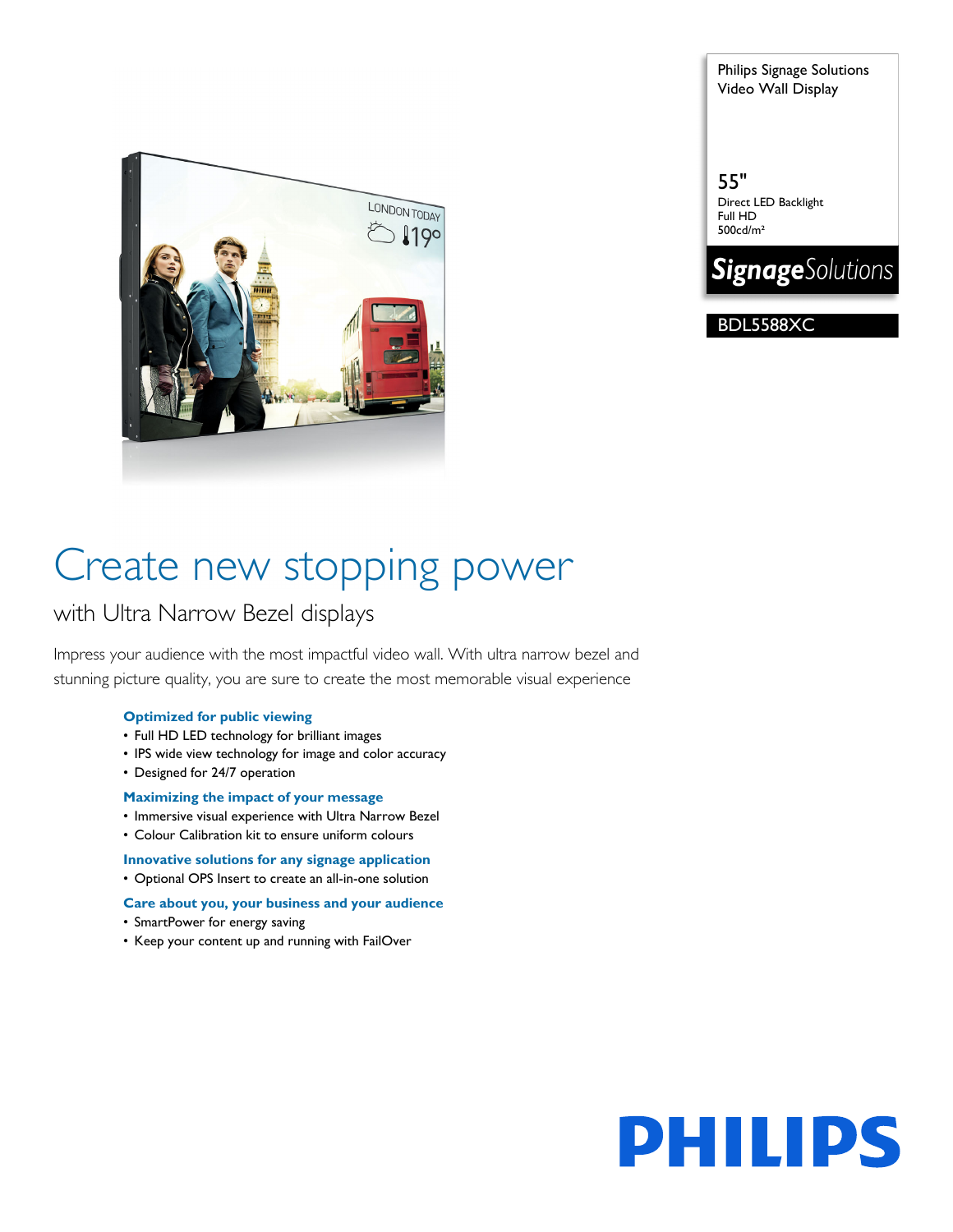## **Highlights**

#### **Full HD LED technology**

White LED's are solid state devices which light up to full, consistent brightness faster saving startup time. LED's are free from mercury content which allows for eco-friendly recycling and disposal process. LED's allow for better dimming control of LCD backlight, resulting in super high contrast ratio. It also gives superior color reproduction thanks to consistent brightness across the screen.

#### **IPS Display Technology**

Philips IPS displays uses an advanced technology which gives you extra wide viewing angles of 178/178 degree, making it possible to view the display from almost any angle - even in portrait mode. IPS displays gives you remarkably crisp images with vivid colors, especially suitable for professional video wall and menuboard applications which demand color accuracy and consistent brightness at all times.

#### **Ultra Narrow Bezel**



The next generation of video wall displays is designed with industry narrowest bezels and advanced alignment solutions. Fully exploit your impactful signage content with ultra narrow bezel displays, and make sure your message does not get lost by thick bezels. With the ultra narrow bezels you can create seamless video wall configurations of virtually any size.

#### **Advanced Colour Calibration**



The Advanced Colour Calibration kit controls the luminance of the backlight, standardizes the gamma curve and calibrates the greyscale of your display network. Whether you have an impressive video wall, a catchy mosaic layout, a menu board installation or a control room each display can be adjusted to the same colour values. With this optional kit you ensure consistent colour performance over all displays in your network.

#### **FailOver**

Keeping your content up and running is critical for demanding commercial applications. While it is unlikely you will face a content disaster, FailOver provides content protection with a revolutionary technology that plays back-up content on screen in the event of a media player failure. FailOver automatically kicks in when the

primary input fails. Simply select a primary input connection and a FailOver connection and your ready for instant protection.

#### **SmartPower**

The backlight intensity can be controlled and pre-set by the system to reduce the power consumption by up to 50%, which saves substantially on energy costs.

#### **OPS Insert**

Turn your display into an all-in-one digital signage solution and create a display network which is connected, intelligent and secure. Open Pluggable Specification (OPS) is an industry standard slot into which you can add an OPSstandardized media player. This cable free solution gives you the ability to install, use or maintain your hardware whenever you need.

#### **Designed for 24/7 operation**

Because business never sleeps, our signage displays are designed for 24/7 use. Taking advantage of superior components to ensure a higher level of quality, you can count on this range of models for complete around-the-clock reliability.

<sup>o</sup> Smart Control **E.** ColourCalibration **B** UltraNarrow **B** FailOver